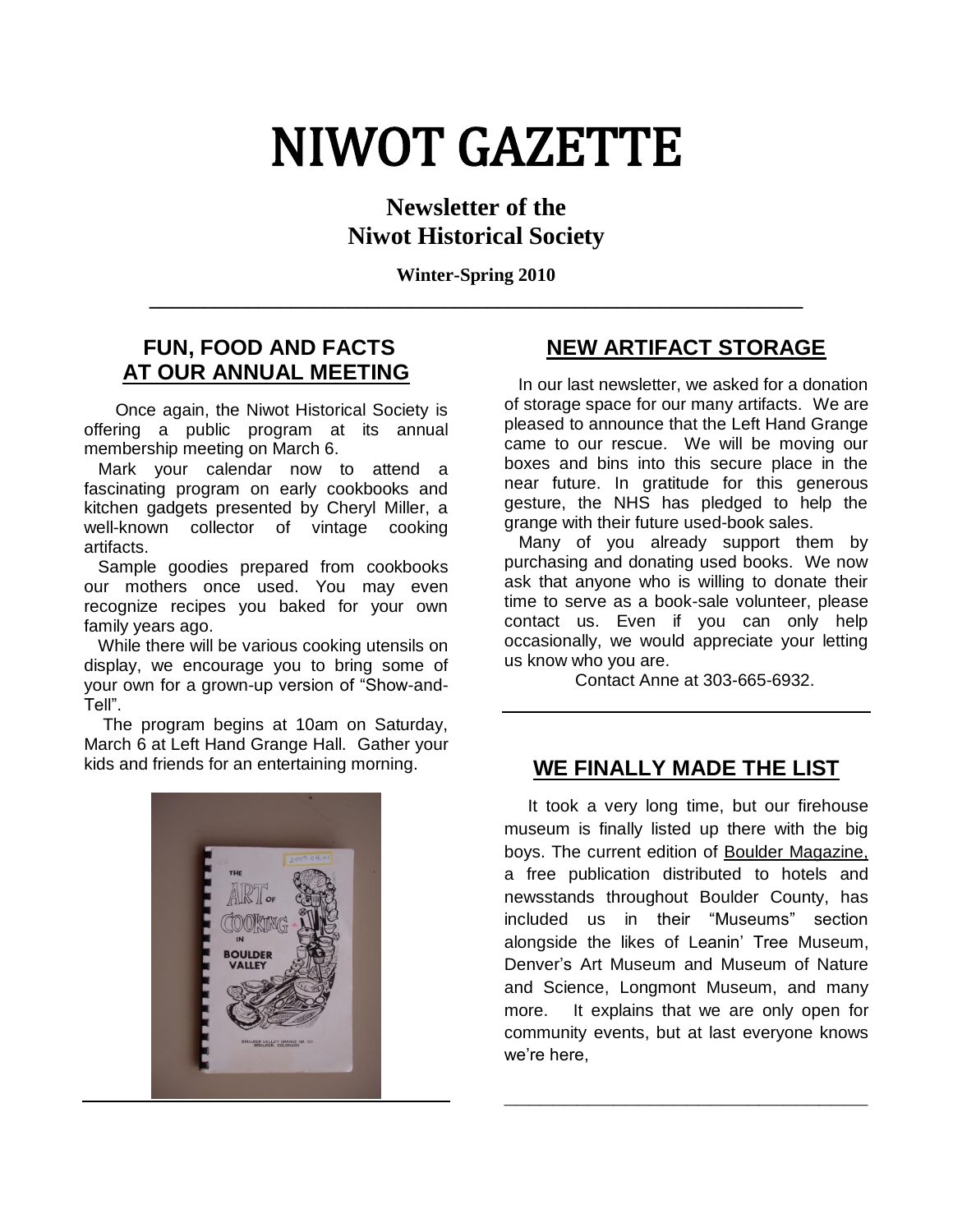## **TIGHTENING OUR BELTS**

 We have all had to review our spending habits this past year, and the NHS is no exception. As you will read elsewhere in this newsletter, we accomplished a lot in 2009, but it all cost money.

 At our January board meeting, treasurer Darwyn Herbst presented some hard facts in preparing a budget for the coming year. We can't continue drawing down our financial cushion to fund projects. We must increase our income.

 After surveying the dues structure of comparable preservation groups in Boulder County and Denver, we find ours is significantly lower than any of the others.

 All of us in the NHS are keepers of Niwot's history. As such, we ask you to continue your support of our mission, which includes collecting and preserving local artifacts and photographs, offering outreach programs to our community, and maintaining our historic firehouse museum.

 The board has adopted the following dues rates to help us continue this mission:

- \$15 individual membership
- \$25 family membership
- \$ 5 junior member (18 yrs and under)

 We will also be launching a Membership Drive in memory of our former friend and board treasurer, Jim Martinsen. We ask each of you to suggest a prospective member (friend, relative, colleague, or neighbor). This membership effort will be discussed further at our annual meeting.

## **SLATE OF OFFICERS**

 Election of the 2010-2011 NHS Board of Directors will be conducted during our annual meeting. Officer and at-large positions will be determined by the newly elected board. If you are interested in submitting your name to those candidates listed below, you may do so during the meeting. The proposed slate consists of Darwyn Herbst, Connie Herbst, Rob Gordon, Laura Skaggs, Donna Sinor, and Anne Dyni.

#### **RECENT DONATIONS**

 The Niwot Historical Society received the following items from member Meri Gibb of Niwot. The accessioning committee will be entering them into our artifact collection and will prepare them for storage.

1. A hand-forged knife from either George or Walt Atkinson, Niwot blacksmiths.

2. Eight large paper panels which together comprise a stage backdrop called "The Rally". Copyright dated 1914,



 These panels were once used for plays by Left Hand Grange members. If you have more information on them, please let us know.

#### **SPONSORSHIPS**

 The Board of Directors has established the following four Sponsorship Categories to help cover expenses for 2010 budgeted projects. You may partially sponsor a category or contribute the total amount.

| Friends of the Firehouse Museum   | \$200.00 |
|-----------------------------------|----------|
| Artifact preservation             | 200.00   |
| Photo collection and digitization | 75.00    |
| Public exhibit materials          | 75.00    |

Since the NHS is a 501(3)(c) organization, all donations are tax deductible. You will be sent official confirmation of your donation for income tax purposes. Send donations to Darwyn Herbst, % NHS, P.O. Box 354, Niwot, CO 80544.